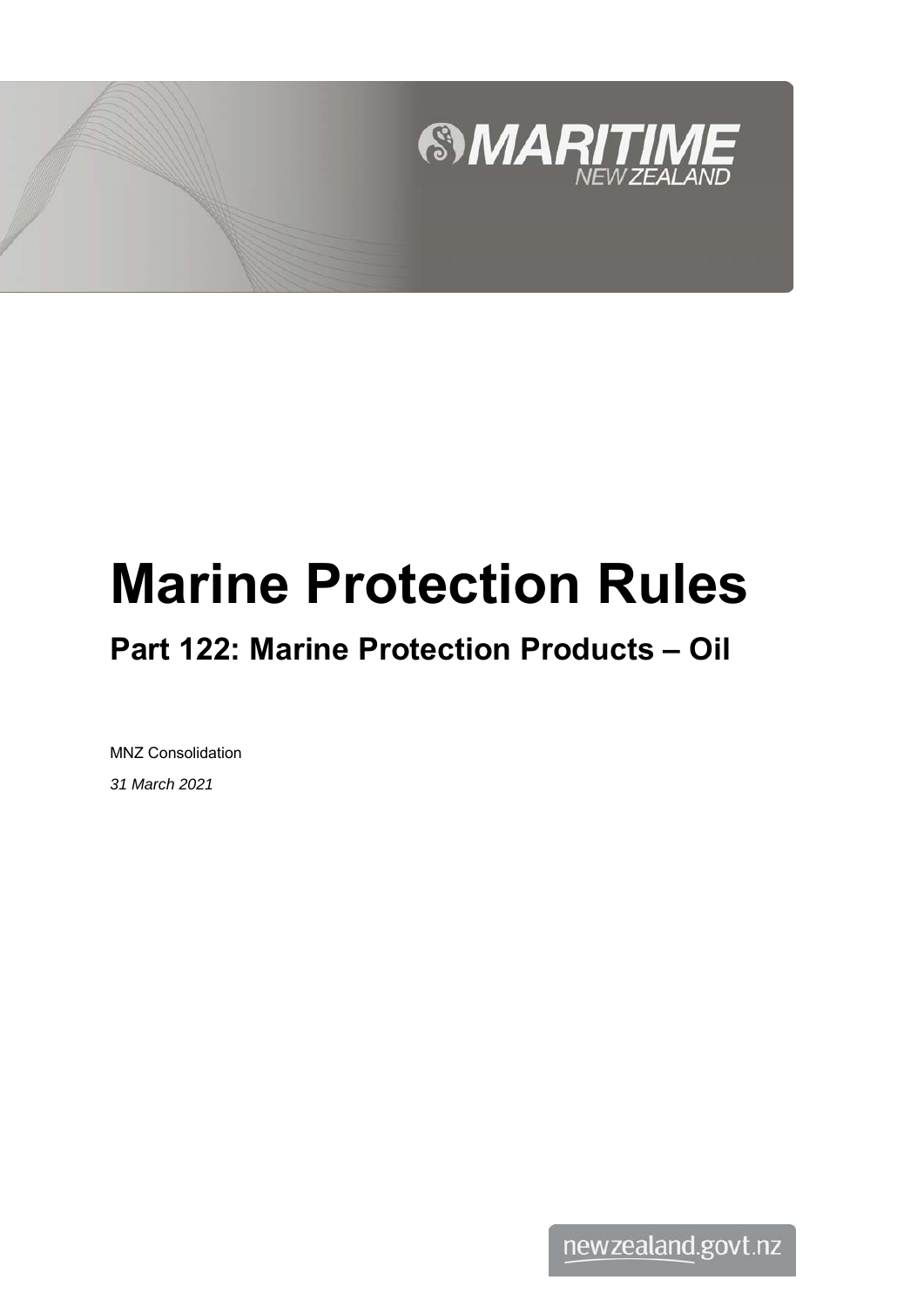ISBN 978-1-99-001626-4

Published by Maritime New Zealand, PO Box 25620, Wellington 6140, New Zealand

Maritime New Zealand Copyright 2021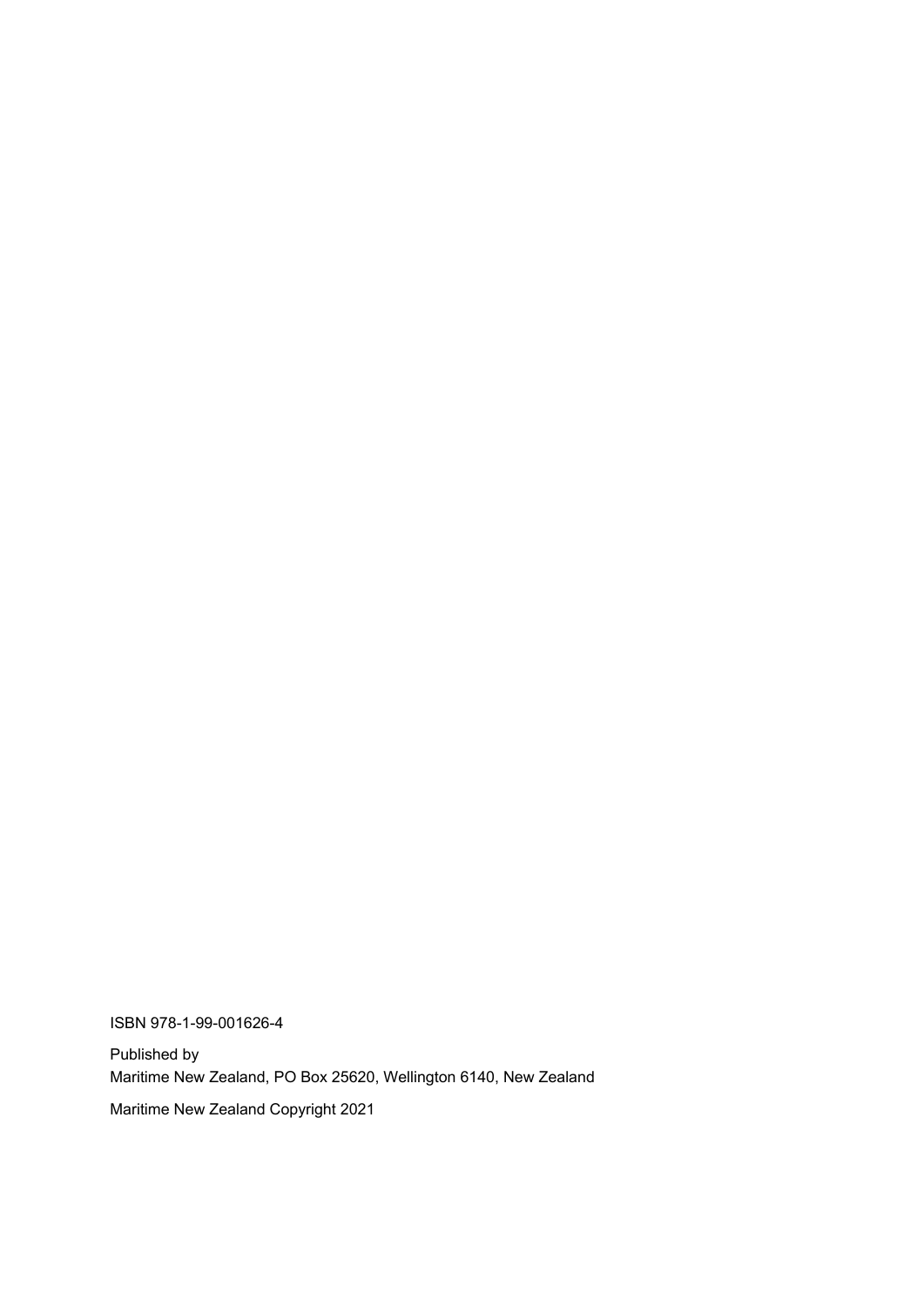## **Part objective**

The technical standards contained in the International Convention for the Prevention of Pollution from Ships 1973, as modified (MARPOL) are being incorporated into New Zealand law by means of marine protection rules. These rules enable New Zealand to be party to the Convention.

Part 122 applies requirements of Annex I of MARPOL to the design and fitting of marine protection products to commercial ships (as defined in the Maritime Transport Act 1994) including oil tankers. The requirements include:

- Specifying the fitting and design of oil filtering equipment in ships of 400 tons gross tonnage or more to limit the discharge overboard of the oil content from the bilges and tank washings to 15 parts per million.
- Provision of tanks to hold the oily residues (sludge) which can not be dealt with otherwise, and the means to pump the sludge ashore to reception facilities.
- Fitting pipework to oil tankers for the discharge of dirty ballast water or oil contaminated water overboard, or to reception facilities, and the means for observing and stopping the discharge overboard.
- Requiring crude oil washing and inert gas systems for crude oil tankers of 20,000 tons deadweight and above.
- Specifying the fitting and design of oil content meters for oil tankers operating with dedicated clean ballast tanks.
- Specifying the fitting and design of an oil discharge monitoring and control system and oil/water interface detectors for oil tankers of 150 tons gross tonnage or more fitted with slop tanks.
- Requiring oil tankers of less than 150 tons gross tonnage and other ships of less than 400 tons gross tonnage to retain on board oily mixtures and oil residues for transfer to shore reception facilities, unless they comply with the requirements of this Part applicable to larger ships.

The basis for Part 122 is found in sections 386 and 388 of the Maritime Transport Act 1994.

Marine protection rules are disallowable instruments under the Legislation Act 2012. Under that Act, the rules are required to be tabled in the House of Representatives. The House of Representatives may, by resolution, disallow any rules. The Regulations Review Committee is the select committee responsible for considering rules under that Act.

#### **Disclaimer:**

This document is the current consolidated version of Marine Protection Rules Part 122 produced by Maritime New Zealand, and serves as a reference only. It has been compiled from the official rules that have been signed into law by the Minister of Transport. Copies of the official rule and amendments as signed by the Minister of Transport may be downloaded from the Maritime New Zealand website. www.maritimenz.govt.nz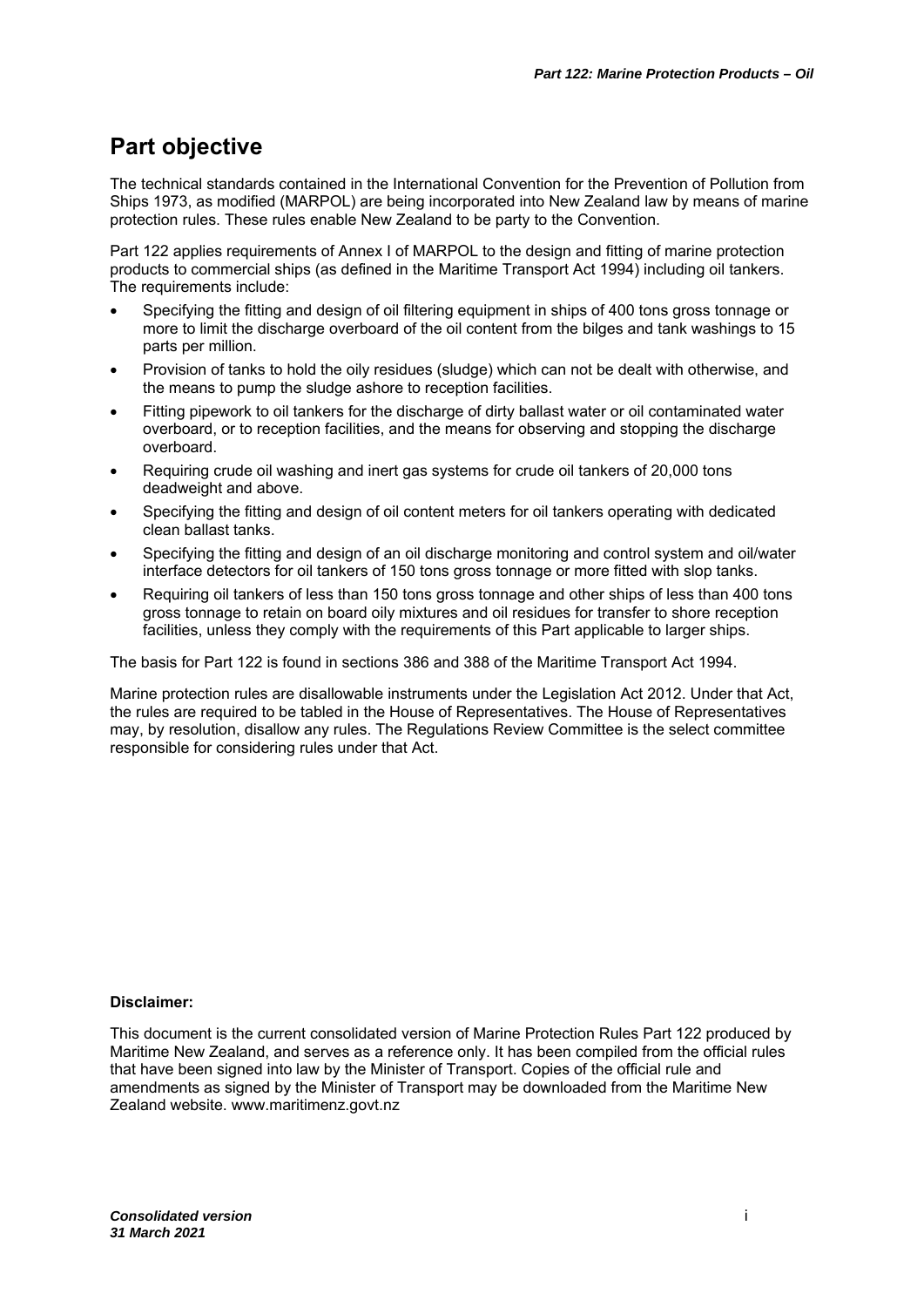## **History of Part 122**

Part 122 first came into force on 20 August 1998 and now incorporates the following amendments:

| Amendment   | <b>Effective date</b> |
|-------------|-----------------------|
| Amendment 1 | 4 August 2008         |
| Amendment 2 | Various               |
| Amendment 3 | 1 January 2015        |
| Amendment 4 | 1 April 2015          |
| Amendment 5 | 1 February 2018       |
| Amendment 6 | 13 December 2019      |
| Amendment 7 | 31 March 2021         |

#### **Summary of Amendments**

| <b>Amendment 1</b>                                                                  |                                                                                                                                                                                   |
|-------------------------------------------------------------------------------------|-----------------------------------------------------------------------------------------------------------------------------------------------------------------------------------|
| Marine Protection Amendment Rules - MARPOL Annex 1                                  | 122.2, 122.3(3), 122.3(5). 122.4-6,<br>122.17, 122.19(2)(d)                                                                                                                       |
| <b>Amendment 2</b>                                                                  |                                                                                                                                                                                   |
| Marine Protection Various Amendments 2010                                           | Effective 1 October 2010:<br>122.2, 122.4(3)(b), 122.5(1)(b),<br>122.5(2)(b), 122.16(2), 122.20(2)<br>Effective 1 January 2011<br>122.2, 122.3(4), 122.5, 122.7, 122.8,<br>122.24 |
| <b>Amendment 3</b>                                                                  |                                                                                                                                                                                   |
| Marine Protection Rules Various Amendments 2014                                     | 122.2                                                                                                                                                                             |
| <b>Amendment 4</b>                                                                  |                                                                                                                                                                                   |
| <b>Marine Protection Rules Various Amendments 2015</b>                              |                                                                                                                                                                                   |
|                                                                                     | Part Objective                                                                                                                                                                    |
| <b>Amendment 5</b>                                                                  |                                                                                                                                                                                   |
| Marine Protection Rules Various Amendments [Changes<br>Related to Conventions] 2017 | 122.2, 122.5, New footnote at the<br>bottom of the page that subrule<br>122.5(3)(d)(ii) ends, 122.7, 122.21,<br>122.24                                                            |
| <b>Amendment 6</b>                                                                  |                                                                                                                                                                                   |
| Marine Protection Rules Various Amendments 2019                                     | Part Objective, 122.2                                                                                                                                                             |
| <b>Amendment 7</b>                                                                  |                                                                                                                                                                                   |
| Marine Protection Rules (International Omnibus)                                     | Part Objective, 122.2, 122.7, 122.8,                                                                                                                                              |
| Various Amendments 2020                                                             | 122.23                                                                                                                                                                            |
| All signed rules can be found on our website.                                       |                                                                                                                                                                                   |
| https://www.maritimenz.govt.nz/Rules/                                               |                                                                                                                                                                                   |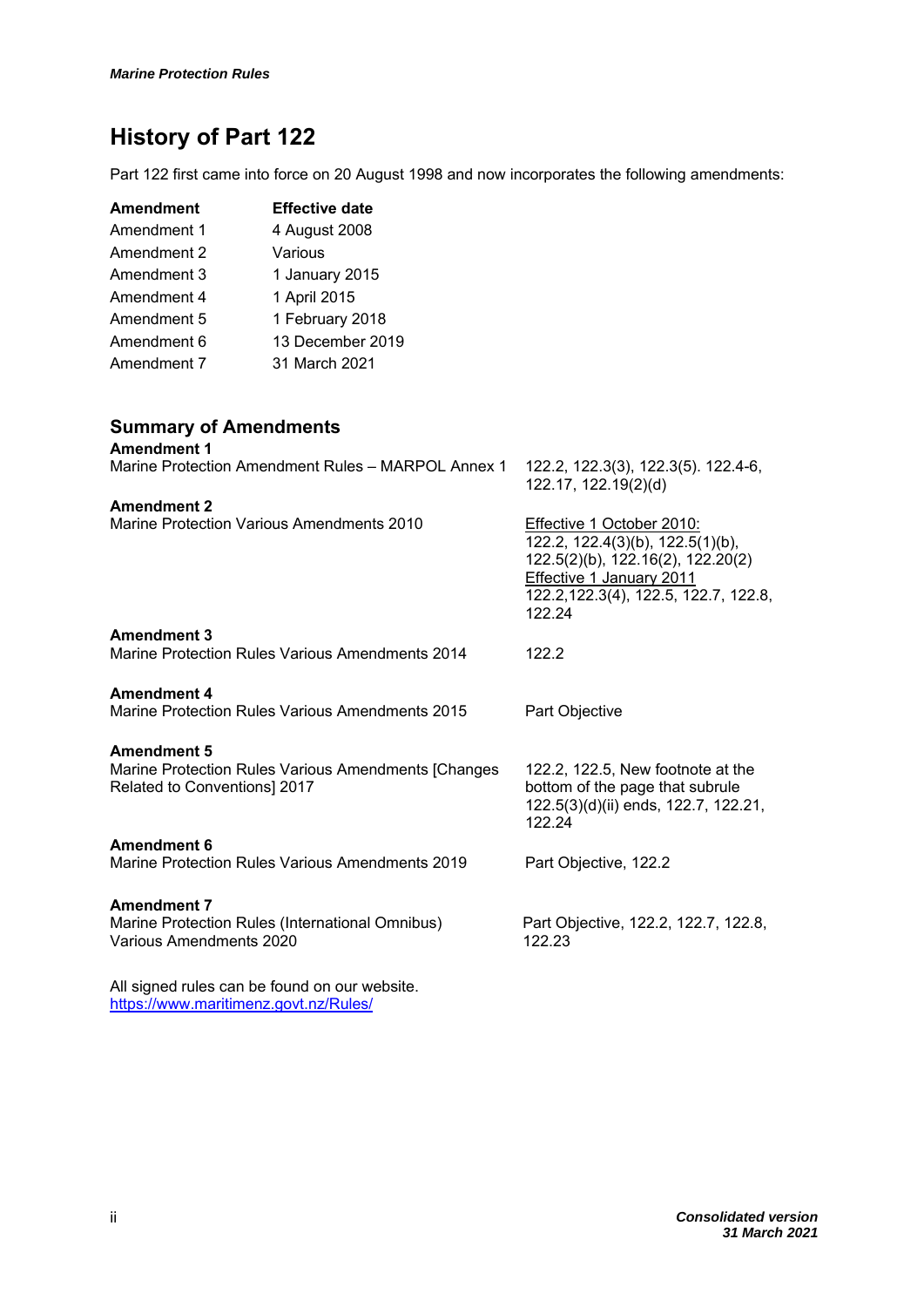### **Contents**

| General<br>122.1 | Entry into force                                                             | 1              |
|------------------|------------------------------------------------------------------------------|----------------|
| 122.2            | Definitions                                                                  | 1              |
| 122.3            | Application                                                                  | 4              |
|                  |                                                                              |                |
|                  | Oil discharge monitoring and control system and oil filtering equipment      |                |
| 122.4            | Oil filtering equipment                                                      | 5              |
| 122.5            | Ships that do not have to carry oil filtering equipment                      | 5              |
| 122.6            | Application to ships delivered before 6 July 1993                            | 6              |
|                  | Oil residues (sludge) tanks                                                  |                |
| 122.7            | Sludge tanks                                                                 | 6              |
| 122.8            | Oil residue (sludge) tank piping                                             | 6              |
|                  | Pumping, piping and discharge arrangements of oil tankers                    |                |
| 122.9            | Application to ships other than oil tankers                                  | 6              |
| 122.10           | Deck discharge manifold                                                      | 6              |
| 122.11           | Location of overboard discharge                                              | 6              |
| 122.12           | Means of stopping discharge in new oil tankers                               | 6              |
| 122.13           | Segregated ballast and crude oil washing arrangements                        | $\overline{7}$ |
| 122.14           | Discharge of ballast or oil contaminated water from cargo tank areas         | $\overline{7}$ |
| 122.15           | Piping serving suction wells                                                 | $\overline{7}$ |
|                  | Requirements for crude oil washing                                           |                |
| 122.16           | Crude oil washing and inert gas systems                                      | $\overline{7}$ |
|                  | Requirements for oil tankers with dedicated clean ballast tanks              |                |
| 122.17           | Oil content meter                                                            | 8              |
|                  | Retention of oil on board                                                    |                |
| 122.18           | Application to oil tankers of 150 tons gross tonnage and above               | 8              |
| 122.19           | Oil discharge monitoring and control system                                  | 8              |
| 122.20           | Oil/water interface detectors                                                | 9              |
| 122.21           | Discharge to reception facilities                                            | 9              |
| 122.22           | Oil tankers of less than 150 tons gross tonnage and other ships of less than |                |
|                  | 400 tons gross tonnage                                                       | 10             |
|                  | Standard deck discharge connection                                           |                |
| 122.23           | Standard deck discharge connection                                           | 10             |
| 122.24           | Ships entering the Antarctic area                                            | 11             |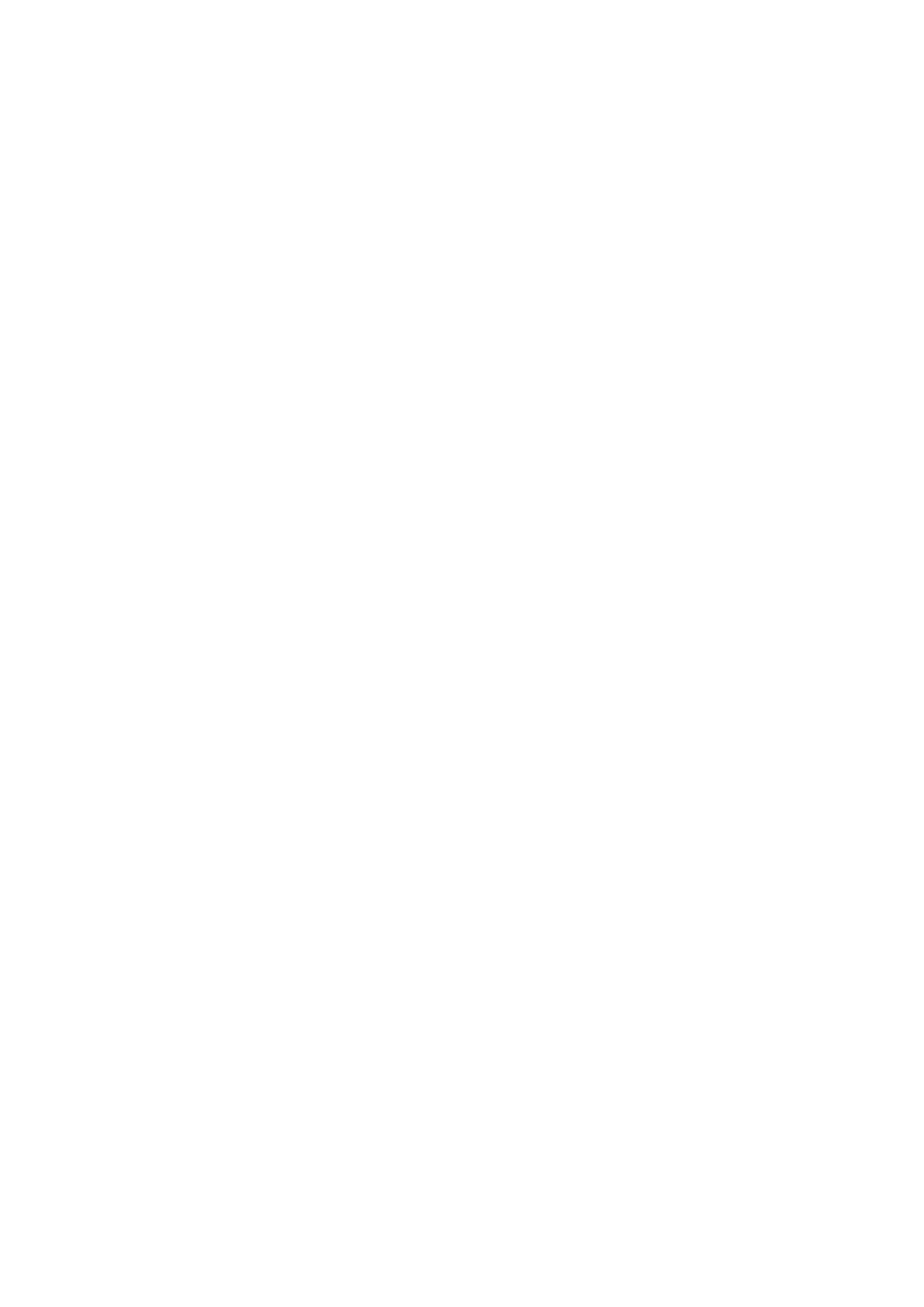#### **General**

#### **122.1 Entry into force**

Part 122 shall come into force on the 28th day after the date of its notification in the Gazette.

#### **122.2 Definitions**

In this Part—

**Act** means the Maritime Transport Act 1994:

**Antarctic area** means the sea area south of latitude 60ºS:

**Arctic waters** means those waters which are located north of a line from the latitude 58º00΄.0 N and longitude 042º00΄.0 W to latitude 64º37΄.0 N, longitude 035º27΄.0 W and thence by a rhumb line to latitude 67º03΄.9 N, longitude 026º33΄.4 W and thence by a rhumb line to the latitude 70º49΄.56 N and longitude 008º59΄.61 W (Sørkapp, Jan Mayen) and by the southern shore of Jan Mayen to 73º31'.6 N and 019º01'.0 E by the Island of Bjørnøya, and thence by a great circle line to the latitude 68º38΄.29 N and longitude 043º23΄.08 E (Cap Kanin Nos) and hence by the northern shore of the Asian Continent eastward to the Bering Strait and thence from the Bering Strait westward to latitude 60º N as far as Il'pyrskiy and following the 60th North parallel eastward as far as and including Etolin Strait and thence by the northern shore of the North American continent as far south as latitude 60º N and thence eastward along parallel of latitude 60º N, to longitude 056º37΄.1 W and thence to the latitude 58º00΄.0 N, longitude 042º00΄.0 W:

**clean ballast** means ballast carried in a tank which, since it was last used to carry oil, has been so cleaned that the outflow from that tank if it were discharged from a ship which is stationary into clean calm water on a clear day would not produce visible traces of oil on the surface of the water or on adjoining shorelines or cause a sludge or emulsion to be deposited beneath the surface of the water or upon adjoining shorelines. Where the ballast is discharged through an oil discharge monitoring and control system approved by the Director, evidence based on such a system to the effect that the oil content of the outflow did not exceed 15 parts per million shall be determinative that the ballast was clean, notwithstanding the presence of visible traces:

**combination carrier** means a ship designed to carry either oil or solid cargoes in bulk:

**crude oil** means any liquid hydrocarbon mixture occurring naturally in the earth whether or not treated to render it suitable for transportation and includes—

- (a) crude oil from which certain distillate fractions may have been removed; and
- (b) crude oil to which certain distillate fractions may have been added:

**crude oil tanker or carrier** means an oil tanker engaged in the trade of carrying crude oil:

**Director** means the person who is for the time being the Director of Maritime Safety under section 439 of the Act:

**dedicated clean ballast tank** means a tank which can be used for the carriage of either ballast or cargo but which, for the time being, is dedicated solely to the carriage of clean ballast, and is fitted with an approved washing system:

**discharge** includes any release, disposal, spilling, leaking, pumping emitting or emptying; but does not include—

- (a) dumping in accordance with a permit issued by the Director under section 262 of the Act; or
- (b) release of harmful substances for the purposes of legitimate scientific research into pollution abatement and control;-
- and **to discharge** and **discharge** have corresponding meanings: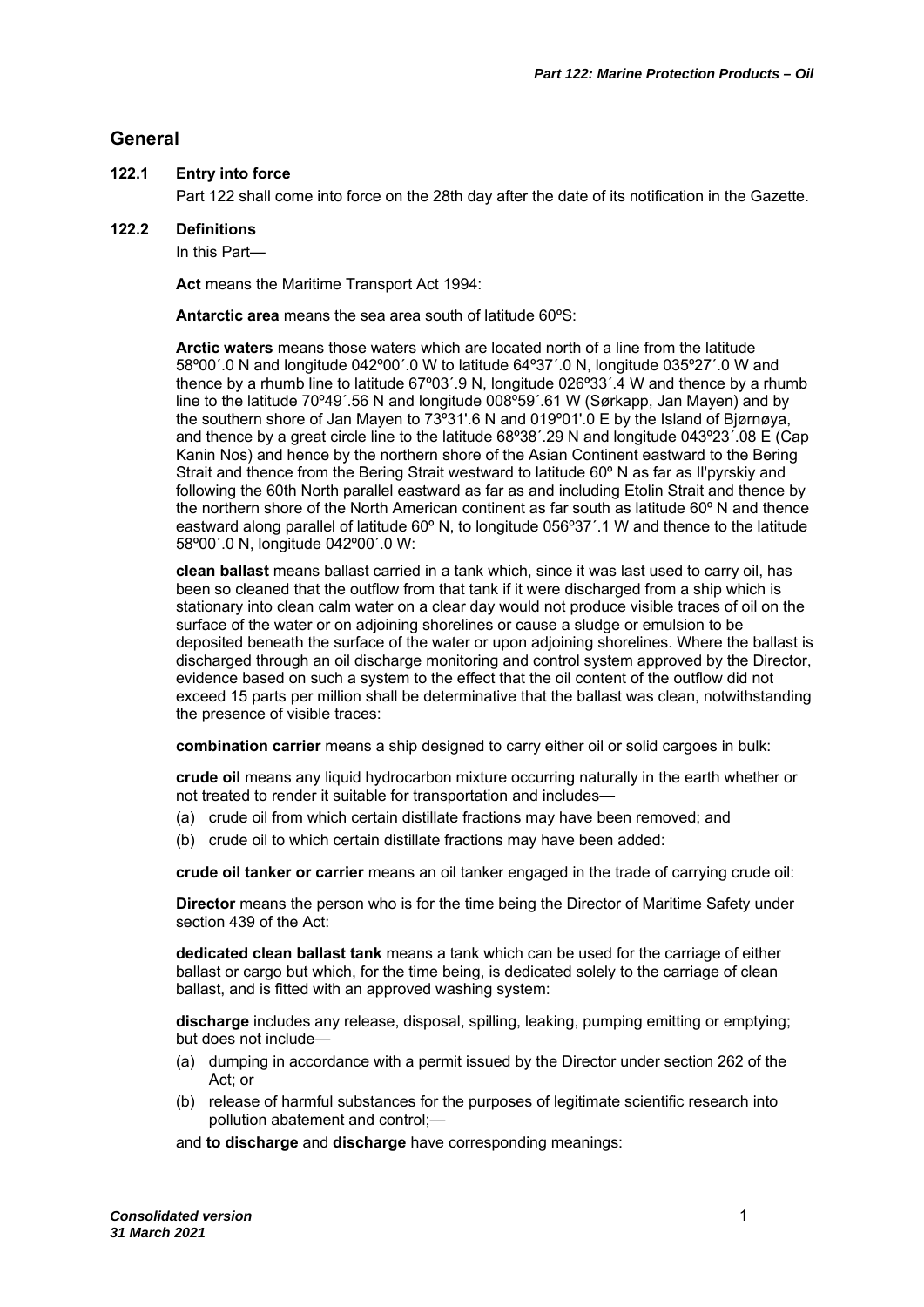**existing oil tanker** means an oil tanker which is not a new oil tanker:

**existing ship** means a ship which is not a new ship:

**high speed craft** means craft to which the International Code of Safety for High-speed craft applies:

**IMO** means International Maritime Organization:

**IOPP Certificate** means an International Oil Pollution Prevention Certificate:

**major conversion** means a conversion of an existing ship—

- (a) which substantially alters the dimensions or carrying capacity of the ship; or
- (b) which changes the type of the ship; or
- (c) the intent of which in the opinion of the Director is substantially to prolong its life; or
- (d) which otherwise so alters the ship that, if it were a new ship, it would become subject to relevant provisions of this Part:

**MARPOL** means the International Convention for the Prevention of Pollution from Ships, 1973, as modified by the Protocol of 1978 relating thereto; and includes any subsequent protocol or amendment to, or revision of, that convention accepted or ratified by New Zealand:

**new oil tanker**, notwithstanding the definition of **new ship** in this rule, for the purposes of rules 122.12, 122.13, and 122.16, means an oil tanker—

- (a) for which the building contract was placed after 1 June 1979; or
- (b) in the absence of a building contract, the keel of which was laid or which was at a similar stage of construction after 1 January 1980; or
- (c) the delivery of which was after 1 June 1982; or
- (d) which has undergone a major conversion:
	- (i) for which the contract was placed after 1 June 1979; or
	- (ii) in the absence of a contract, the construction work of which was begun after 1 January 1980; or
	- (iii) which was completed after 1 June 1982:

**new ship** means a ship—

- (a) for which the building contract was placed after 31 December 1975; or
- (b) in the absence of a building contract, the keel of which was laid or was at a similar stage of construction after 30 June 1976; or
- (c) the delivery of which was after 31 December 1979; or
- (d) which has undergone a major conversion:
	- (i) for which the contract was placed after 31 December 1975; or
	- (ii) in the absence of a contract, the construction work of which was begun after 30 June 1976; or
	- (iii) which was completed after 31 December 1979:

**New Zealand Defence Force** has the same meaning as the term **Defence Force** in section 2(1) of the Defence Act 1990:

#### **New Zealand jurisdiction** means—

- (a) the internal waters of New Zealand; and
- (b) the territorial sea of New Zealand; and
- (c) the exclusive economic zone of New Zealand; and
- (d) those areas on or under or above or about any ship or offshore installation constructed, erected, placed or used in, on, or above the continental shelf of New Zealand but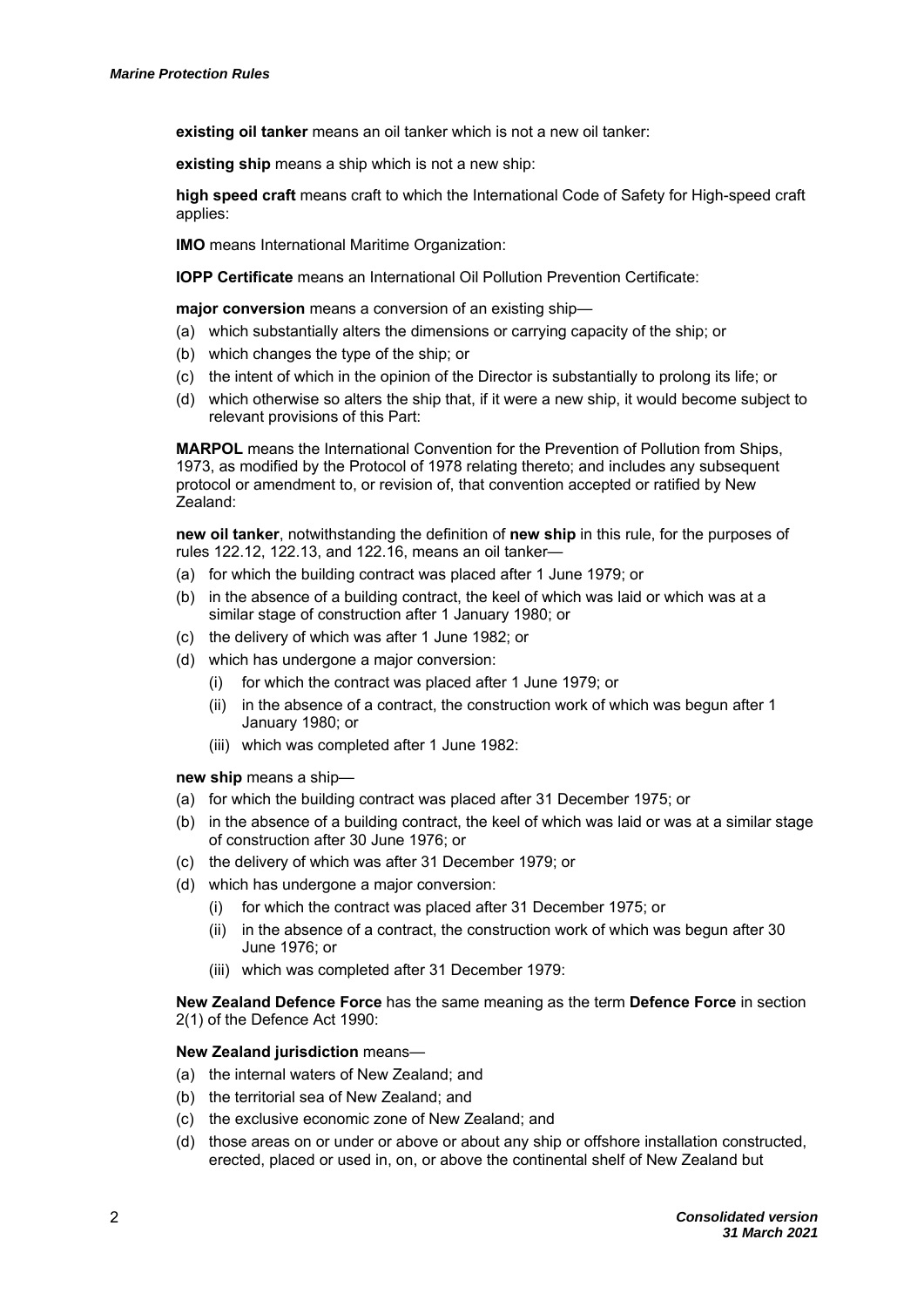beyond the outer limits of the exclusive economic zone of New Zealand in connection with the exploration of the continental shelf or the exploitation of its natural resources:

**New Zealand ship** means a ship that is registered under the Ship Registration Act 1992; and includes a ship that is not registered under that Act but is required or entitled to be registered under that Act:

**oil** for the purposes of the marine protection rules and section 222 of the Act means petroleum in any form including crude oil, oil fuel, sludge, oil refuse and refined products (other than petrochemicals that are subject to the provisions of Part 140). Without limiting the generality of the foregoing, oil includes any of the substances declared to be oil in the appendix to Part 120. Oil as defined here is a **harmful substance** for the purposes of section 225 of the Act:

**oil fuel** means any oil used as fuel in connection with the propulsion and auxiliary machinery of the ship in which such oil is carried:

**Oil residue (sludge)** means the residual waste oil products generated during the normal operation of a ship such as those resulting from the purification of fuel or lubricating oil for main or auxiliary machinery, separated waste oil from oil filtering equipment, waste oil collected in drip trays, and waste hydraulic and lubricating oils:

**Oil residue (sludge) tank** means a tank that holds oil residue (sludge) from which sludge may be disposed directly through the standard discharge connection or any other means of disposal that meets the requirements of the marine protection rules:

**oil tanker** means a ship constructed or adapted primarily to carry oil in bulk in its cargo spaces; and includes combination carriers and any chemical tanker as defined in rule 141.2 when it is carrying a cargo or part cargo of oil in bulk:

**Oily bilge water** means water that may be contaminated by oil resulting from things such as leakage or maintenance work in machinery spaces and, for the avoidance of doubt, includes any liquid entering the bilge system, including bilge wells, bilge piping, tank top, or bilge holding tanks:

**Oily bilge water holding tank** means a tank collecting oily bilge water prior to its discharge, transfer**,** or disposal:

**oily mixture** means a mixture with any oil content:

**owner** includes—

- (a) any person who is the legal or equitable owner, or both, of the ship; and
- (b) any person in possession of the ship; and
- (c) any charterer, manager, or operator of the ship, or any other person (other than a pilot) responsible for the navigation or management of the ship:

**Part** means a group of rules made under the Act:

**"polar waters"** means any of the following:

- (a) Arctic waters:
- (b) the Antarctic area:

**residue** means any harmful substance which remains for disposal:

**Resolution A.393(X)** means the Recommendation on International Performance and Test Specifications for Oily-water Separating Equipment and Oil Content Meters adopted by the IMO Assembly in Resolution A.393(X), as amended by the IMO from time to time: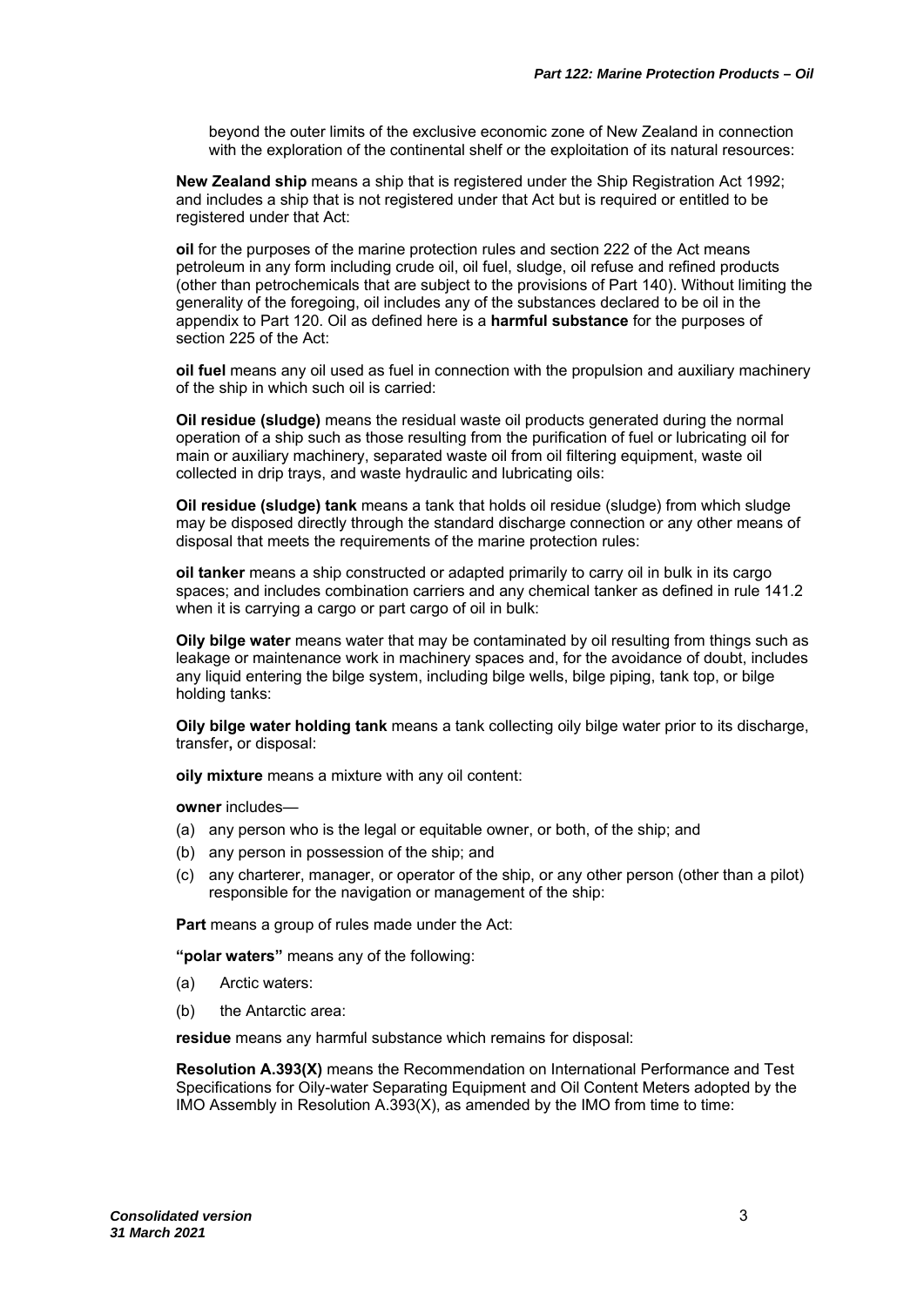**Resolution A.586(14)** means the Revised Guidelines and Specifications for Oil Discharge Monitoring and Control Systems for Oil Tankers adopted by the IMO Assembly in Resolution A.586(14), as amended by the IMO from time to time:

**Resolution MEPC.60(33)** means the Guidelines and Specifications for Pollution Prevention Equipment for Machinery Space Bilges of Ships adopted by the Marine Environment Protection Committee of the IMO in Resolution MEPC.60(33), as amended by the IMO from time to time:

**Resolution MEPC.107(49)** means the Revised Guidelines and Specifications for Pollution Prevention Equipment for Machinery Space Bilges of Ships adopted by the Marine Environment Protection Committee of the IMO in Resolution MEPC.107(49), as amended by the IMO from time to time:

**Resolution MEPC.108(49)** means the Revised Guidelines and Specifications for Oil Discharge Monitoring and Control Systems for Oil Tankers adopted by the Marine Environment Protection Committee of the IMO in Resolution MEPC.108(49), as amended by the IMO from time to time:

**segregated ballast** means the ballast water introduced into a tank which is completely separated from the cargo oil and oil fuel system and which is permanently allocated to the carriage of ballast or to the carriage of ballast or cargoes other than oil or noxious substances as defined in the marine protection rules:

**segregated ballast tank (SBT)** means a tank in which segregated ballast is carried:

**slop tank** means a tank specifically designated for the collection of tank drainings, tank washings and other oily mixtures:

**special areas** has the same meaning as in Part 120:

**stationary ship** means a ship that is permanently anchored or moored and includes a ship that only undertake voyages of relocation on which cargo is not carried:

**tank** means an enclosed space which is formed by the permanent structure of a ship and which is designed for the carriage of liquid in bulk.

#### **122.3 Application**

- (1) Except as provided in rule 122.3(4), rules 122.4 to 122.8 inclusive and rules 122.20 and 122.23 apply—
	- (a) to every New Zealand ship of 400 tons gross tonnage or more; and
	- (b) to every warship and every other ship of the New Zealand Defence Force that is of 400 tons gross tonnage or more.
- (2) Rules 122.10 to 122.21 inclusive and rule 122.23 apply—
	- (a) to every New Zealand oil tanker of 150 tons gross tonnage or more:
	- (b) to every warship and every other ship of the New Zealand Defence Force that is an oil tanker of 150 tons gross tonnage or more.
- (3) Except as provided in rule 122.3(5), rule 122.22 applies—
	- (a) to every New Zealand oil tanker of less than 150 tons gross tonnage and to every other New Zealand ship of less than 400 tons gross tonnage:
	- (b) to every warship and every other ship of the New Zealand Defence Force that is an oil tanker of less than 150 tons gross tonnage, and to every other warship and other ship of the New Zealand Defence Force of less than 400 tons gross tonnage.
- (4) Rule 122.24 applies to every New Zealand ship and every warship and every other ship of the New Zealand Defence Force.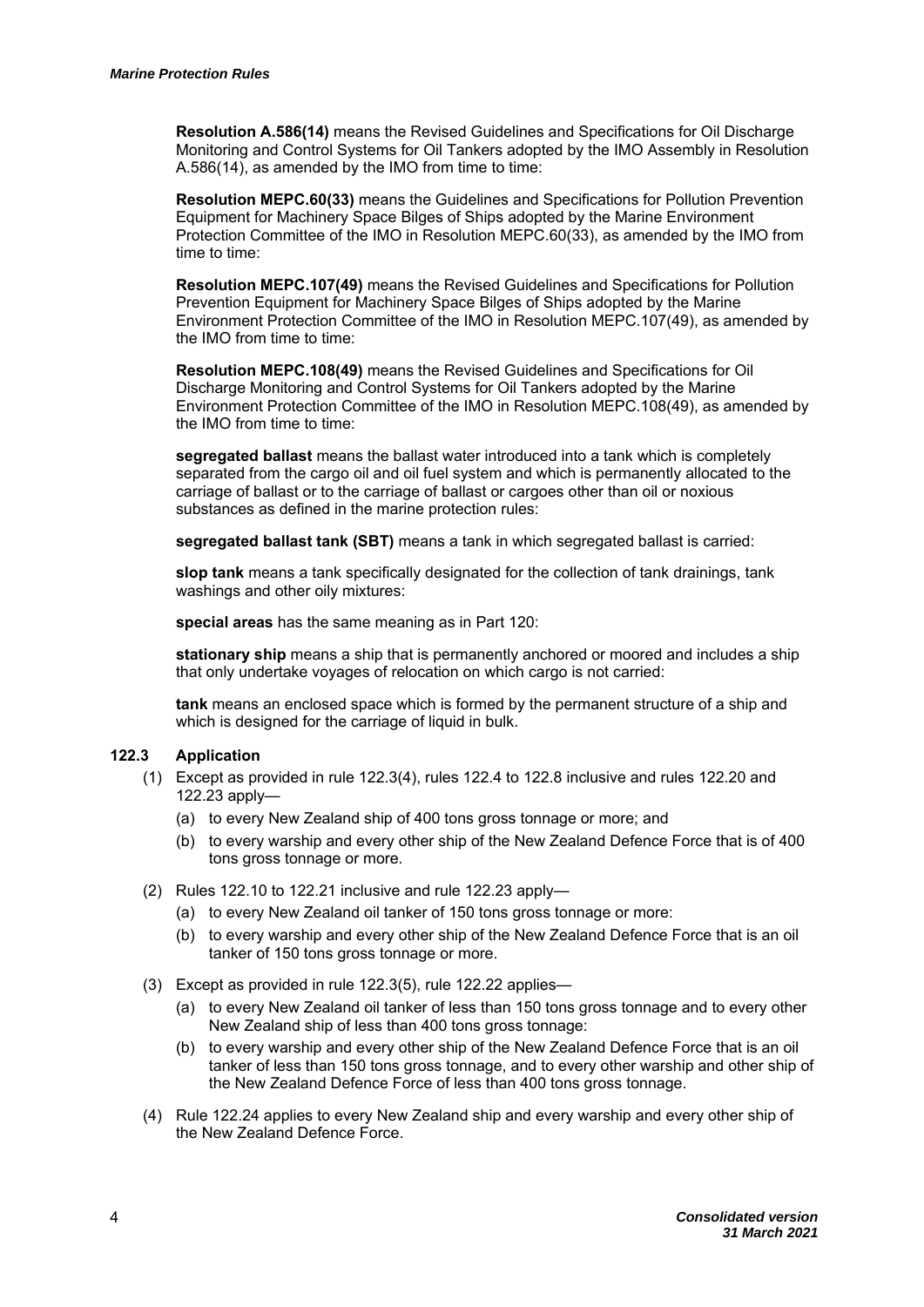(5) *Revoked by Marine Protection Amendment Rules 2008: Marpol Annex 1 on the 4th August 2008* 

#### **Oil discharge monitoring and control system and oil filtering equipment**

#### **122.4 Oil filtering equipment**

- (1) This rule applies to ships of 400 gross tonnage or more.
- (2) Except as provided in rule 122.5, the owner must ensure that every ship is fitted with oil filtering equipment that is-
	- (a) approved by the Director; and
	- (b) designed so as to ensure that any oily mixture, which is discharged into the sea after passing through the system, has an oil content not exceeding 15 parts per million.
- (3) If a ship—
	- (a) is a ship of 10,000 gross tonnage and more; or
	- (b) remains at sea for extended periods and empty oil fuel tanks must be filled with water ballast in order to maintain sufficient stability and safe navigation conditions, the owner must ensure that the ship's oil filtering equipment is provided with—
		- (i) an alarm to indicate; and
		- (ii) arrangements to ensure that any discharge of oily mixtures is stopped automatically,

when the oil content of the outflow exceeds 15 parts per million.

- (4) The Director may, for the purposes of subrule (2), approve oil filtering equipment having regard to the guidelines and specifications, for pollution prevention equipment for machinery space bilges of ships, adopted by the IMO in—
	- (a) Resolution MEPC.60(33), for equipment installed on board before 1 January 2005; and
	- (b) Resolution MEPC.107(49), for equipment installed on board on or after 1 January 2005.

#### **122.5 Ships that do not have to carry oil filtering equipment**

- (1) The owner of a stationary ship is not required to comply with rule 122.4 if—
	- (a) the ship is fitted with an oily bilge water holding tank that the Director is satisfied is large enough to hold all of the ship's oily bilge water; and
	- (b) all oily bilge water is—
		- (i) stored on board; or
		- (ii) discharged to reception facilities.
- (2) Subrule (3) applies to the owner of—
	- (a) a ship engaged exclusively on voyages within special areas or Arctic waters; or
	- (b) a high speed craft engaged on—
		- (i) a scheduled service with a turn-around time not exceeding 24 hours; or
		- (ii) relocation voyages on which no passengers or cargo is carried.
- (3) The owner of a ship referred to in subrule (2) is not required to meet the requirements of rule 122.4 provided—
	- (a) the ship is fitted with an oily bilge water holding tank that the Director is satisfied is large enough to hold all of the ship's oily bilge water; and
	- (b) all oily bilge water is stored on board or discharged to reception facilities; and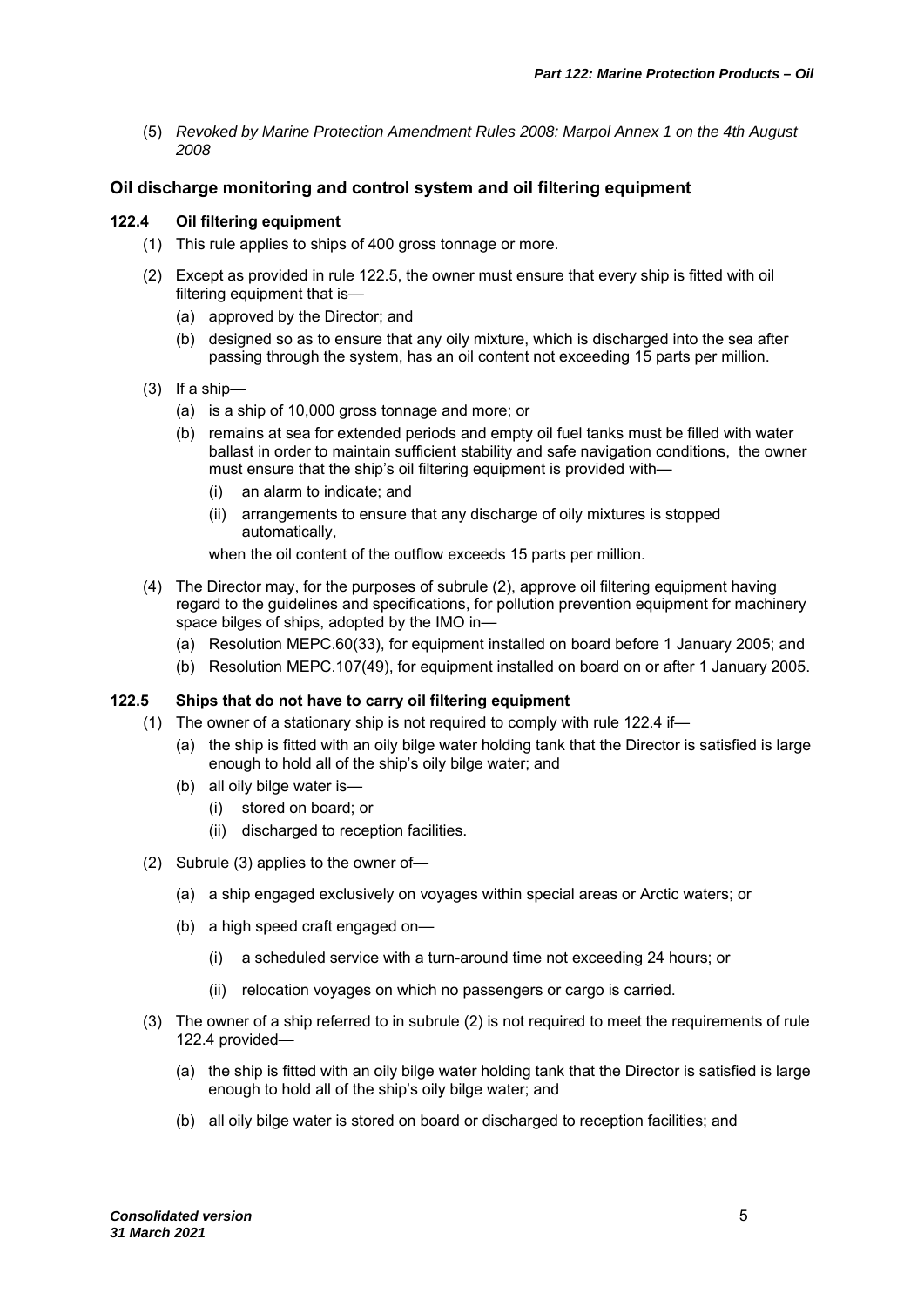- (c) adequate reception facilities, as determined by the Director, are available to receive such oily bilge water in a sufficient number of ports or terminals the ship calls at; and
- (d) the IOPP Certificate required by Part 123A held in respect of that ship is endorsed to the effect that the ship is—
	- (i) engaged exclusively on voyages within special areas or Arctic waters; or
	- (ii) a high-speed craft to which rule  $122.5(2)(b)^{1}$  applies; and
- (e) when oil is discharged, the quantity of oil and the time and port of discharge are recorded in Part I of the ship's Oil Record Book.

#### **122.6 Application to ships delivered before 6 July 1993**  *Revoked by Marine Protection Amendment Rules 2008: Marpol Annex 1 on the 4th August 2008*

#### **Oil residue (sludge) tanks**

#### **122.7 Oil residue (sludge) tanks and piping**

The owner of a ship to which this rule applies must ensure that the ship complies with the requirements of regulation 12 of Chapter 3 of Annex I of MARPOL.

#### **122.8 Reserved**

#### **Pumping, piping and discharge arrangements of oil tankers**

#### **122.9 Application to ships other than oil tankers**

In ships other than oil tankers fitted with cargo spaces which are constructed and used to carry oil in bulk of total capacity of 200 cubic metres or more, the requirements of rules 122.10 to 122.14 inclusive and 122.19 and 122.20 apply to the construction and operation of those spaces. Where the total capacity is less than 1,000 cubic metres, the requirements of rule 122.22 will apply in lieu of rules 122.18 to 122.20 inclusive.

#### **122.10 Deck discharge manifold**

The owner of an oil tanker to which this rule applies must ensure that the ship has a discharge manifold, located on the open deck on both sides of the ship, for connecting to reception facilities for the discharge of dirty ballast water or oil contaminated water.

#### **122.11 Location of overboard discharge**

The owner of an oil tanker to which this rule applies must ensure that—

- (a) the ship has pipelines for the discharge to the sea of ballast water or oil contaminated water from cargo tank areas, which may be permitted under Part 120; and
- (b) the pipelines are either:
	- (i) led to the open deck or to the ship's side above the waterline in the deepest ballast condition; or
	- (ii) fitted in a manner to permit operation in accordance with the provisions of rule 125.8 or rule 122.14.

#### **122.12 Means of stopping discharge in new oil tankers**

- (1) The owner of a new oil tanker to which this rule applies must ensure that means are provided for stopping the discharge of ballast water or oil contaminated water from cargo tank areas into the sea, other than those discharges below the waterline permitted under rule 122.14.
- (2) The owner of a new oil tanker to which this rule applies must ensure that the discharge control position is on the upper deck or above and located so that the manifold in use,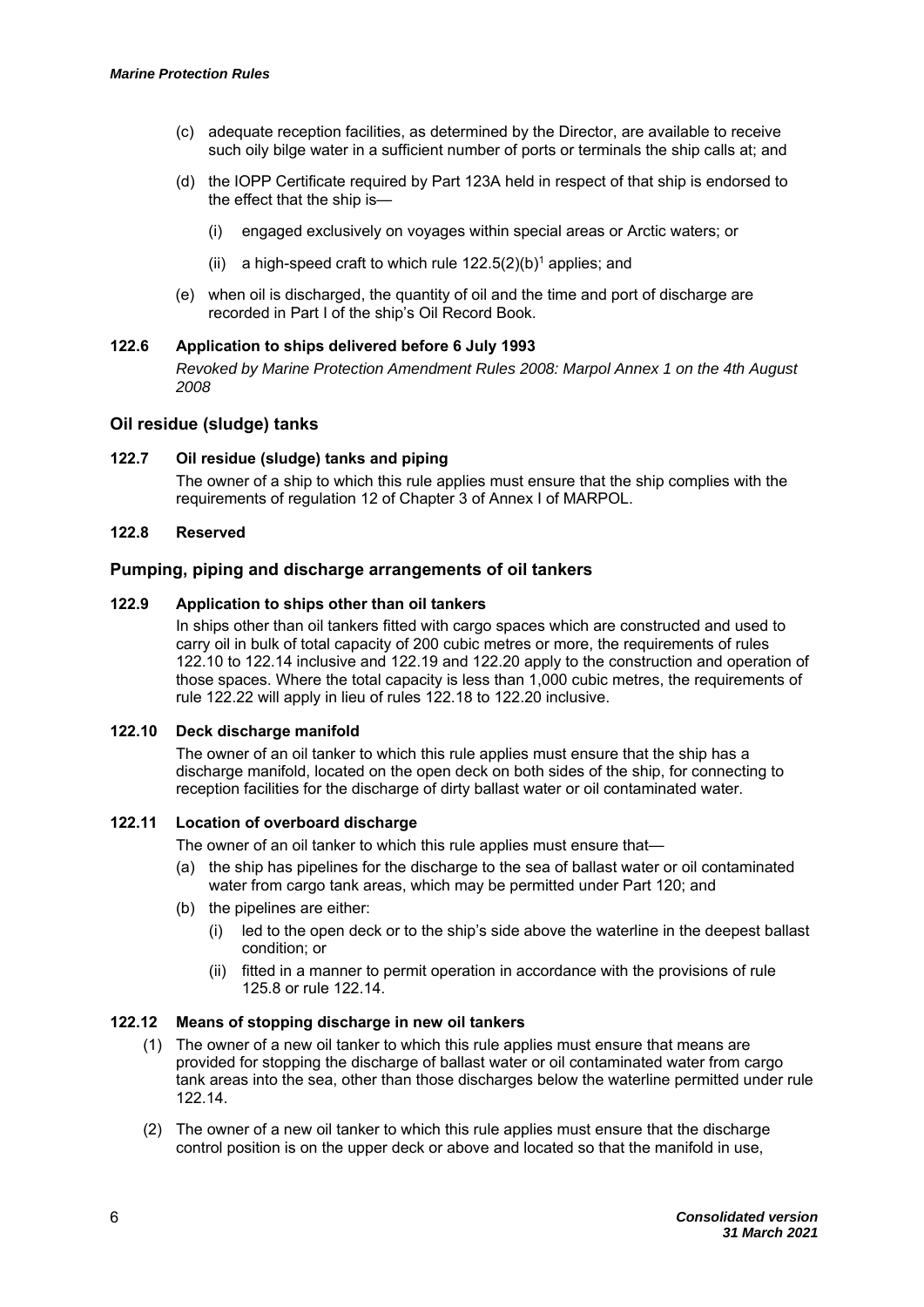required by rule 122.10 and the discharge to the sea from the pipelines required by rule 122.11, may be visually observed.

(3) Means for stopping the discharge need not be provided at the observation position if a communication system such as telephone or radio is provided between the observation position and the discharge control position.

#### **122.13 Segregated ballast and crude oil washing arrangements**

- (1) The owner of a new oil tanker to which this rule applies, which is a crude oil carrier required by Part 121A to be provided with segregated ballast tanks, or fitted with a crude oil washing system, must ensure that the ship meets the following requirements—
	- (a) it must be equipped with oil piping designed and installed so that oil retention in the lines is minimised; and
	- (b) means must be provided to drain all cargo pumps and all oil lines at the completion of cargo discharge, where necessary by connection to a stripping device; and
	- (c) the line and pump drainings must be capable of being discharged both ashore and to a cargo tank or a slop tank; and
	- (d) for discharge ashore a special small diameter line is to be provided and connected outboard of the ship's manifold valves.
- (2) The owner of an existing oil tanker to which this rule applies, which is a crude oil carrier required by rule 121A.4(2) to—
	- (a) be provided with segregated ballast tanks; or
	- (b) be fitted with a crude oil washing system; or
	- (c) operate with dedicated clean ballast tanks;

must ensure the ship meets the requirements of rule 122.13(1)(b) to (d) inclusive.

#### **122.14 Discharge of ballast or oil contaminated water from cargo tank areas**

The owner of an existing oil tanker to which this rule applies, which may discharge dirty ballast water or oil contaminated water from cargo tank areas below the waterline at sea subsequent to or in lieu of discharge by the method referred to in rule 125.8(5); must ensure that—

- (a) a part of the flow of such water is led through permanent piping to a readily accessible location on the upper deck or above where the outflow may be visually observed during the discharge operation; and
- (b) such part flow arrangements comply with the provisions of the "Specifications for the design, installation and operation of a part flow system for control of overboard discharges" contained in Appendix 5 of Annex I of MARPOL 73/78, as revised by the International Maritime Organization from time to time.

#### **122.15 Piping serving suction wells**

The owner of every oil tanker this rule applies to, fitted with suction wells in cargo tanks above double bottom tanks as referred to in rule 121A.15(3)(c), must ensure that piping serving such wells, if installed in the double bottom, is-

- (a) fitted with valves or other closing arrangements located at the point of connection to the tank to prevent oil outflow in the event of damage to the piping; and
- (b) installed as high from the bottom shell as possible.

#### **Requirements for crude oil washing**

#### **122.16 Crude oil washing and inert gas systems**

(1) The owner of a new oil tanker to which this rule applies, which is a crude oil carrier of 20,000 tons deadweight and above must ensure the ship is fitted with a cargo tank cleaning system using crude oil washing.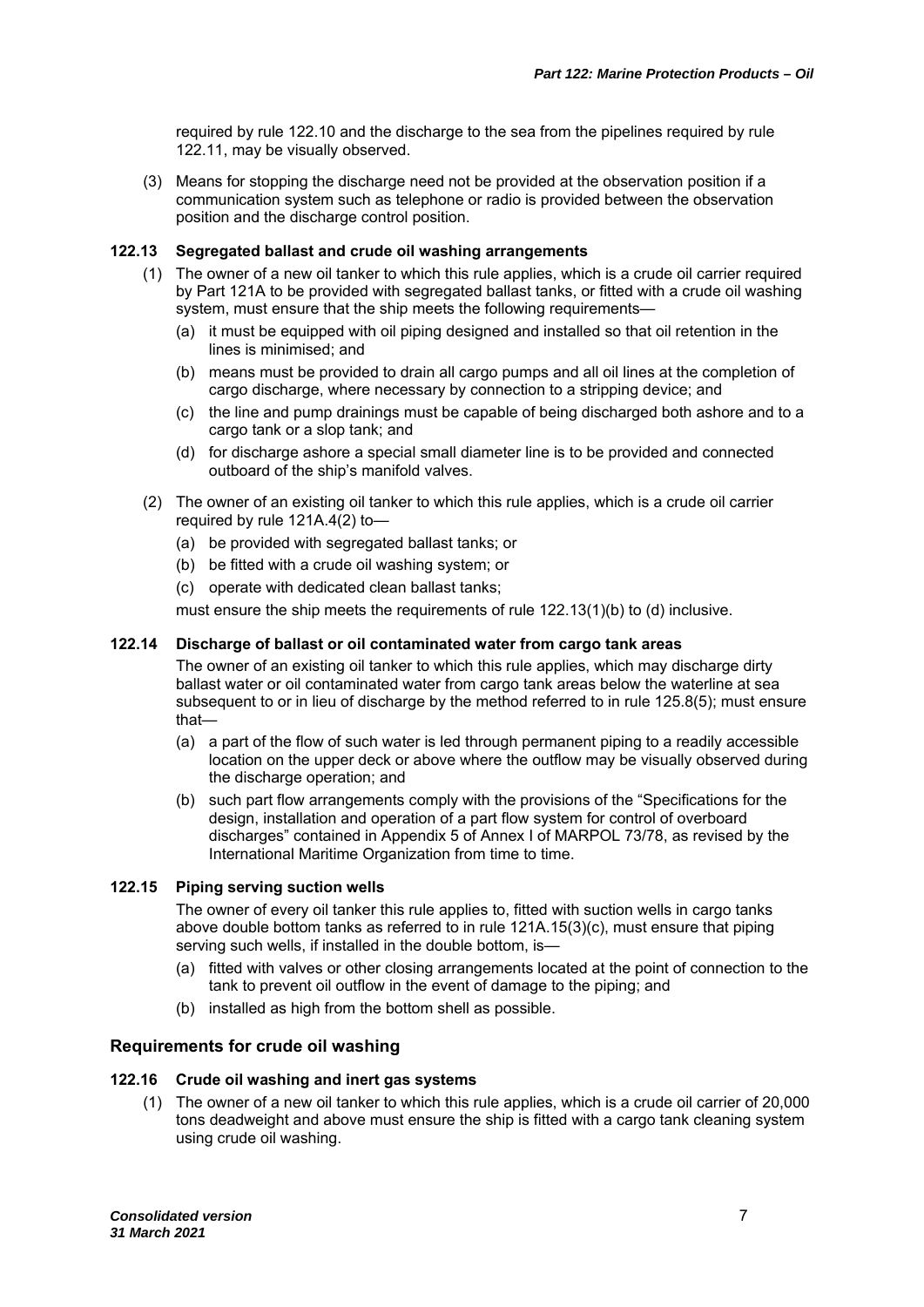- (2) The owner of a new oil tanker to which this rule applies, which is a crude oil carrier of 20,000 tons deadweight and above must ensure that the ship's crude oil washing installation, associated equipment and arrangements comply with the "Revised specifications for the Design, Operation and Control of Crude Oil Washing Systems" adopted by the International Maritime Organization in resolutions A.446(XI) and amendment A.496(XII), as amended by that organisation from time to time.
- (3) The owner of every oil tanker this rule applies to, fitted with a cargo tank cleaning system using crude oil washing must ensure that an inert gas system is provided in every cargo tank and slop tank in accordance with the appropriate regulations of chapter II-2 of the International Convention for Safety of Life at Sea, 1974, as modified and added to by the Protocol of 1978 relating to the International Convention for the Safety of Life at Sea, 1974 and as may be further amended.

#### **Requirements for oil tankers with dedicated clean ballast tanks**

#### **122.17 Oil content meter**

The owner of every oil tanker, to which this rule applies, operating with dedicated clean ballast tanks in accordance with rule 121A.5, must ensure that the ship is equipped with an oil content meter—

- (a) to enable supervision of the oil content in ballast water being discharged; and
- (b) of a type approved by the Director on the basis of recommended specifications adopted in –
	- (i) Resolution A.393(X), for meters installed on oil tankers built before 2 October 1986;
	- (ii) Resolution A.586(14), for meters installed on oil tankers built on or after 2 October 1986 but before 1 January 2005;
	- (iii) Resolution MEPC.108(49), for meters installed on oil tankers built on or after 1 January 2005.

#### **Retention of oil on board**

#### **122.18 Application to oil tankers of 150 tons gross tonnage and above**

The owner of an oil tanker to which this rule applies of 150 tons gross tonnage and above must ensure that the ship is provided with arrangements in accordance with the requirements of rules 122.19 and 122.20, subject to the provisions of paragraphs (2) and (3) of rule 122.21.

#### **122.19 Oil discharge monitoring and control system**

- (1) An oil discharge monitoring and control system approved by the Director must be fitted to the oil tanker<sup>1</sup>
- (2) The Director may approve an oil discharge monitoring and control system for the purpose of rule  $122.19(1)$  if the system  $-$ 
	- (a) is fitted with a recording device to provide a continuous record of the discharge in litres per nautical mile and total quantity discharged, or the oil content and rate of discharge and the record is identifiable as to time and date; and
	- (b) comes into operation when there is any discharge of any oily mixture into the sea; and

1

The Director may, on the basis of any recommendation from the International Maritime Organization and in accordance with section 395 of the Act, waive compliance with the requirement to have the equipment specified in rule 122.19, if such equipment is not obtainable for monitoring the discharge of light refined products (white oils). Under MARPOL the waiver would be subject to the condition that discharge is made in compliance with procedures established by the International Maritime Organization which satisfy the conditions of rule 120.5(1), except the obligation to have an oil discharge monitoring and control system in operation.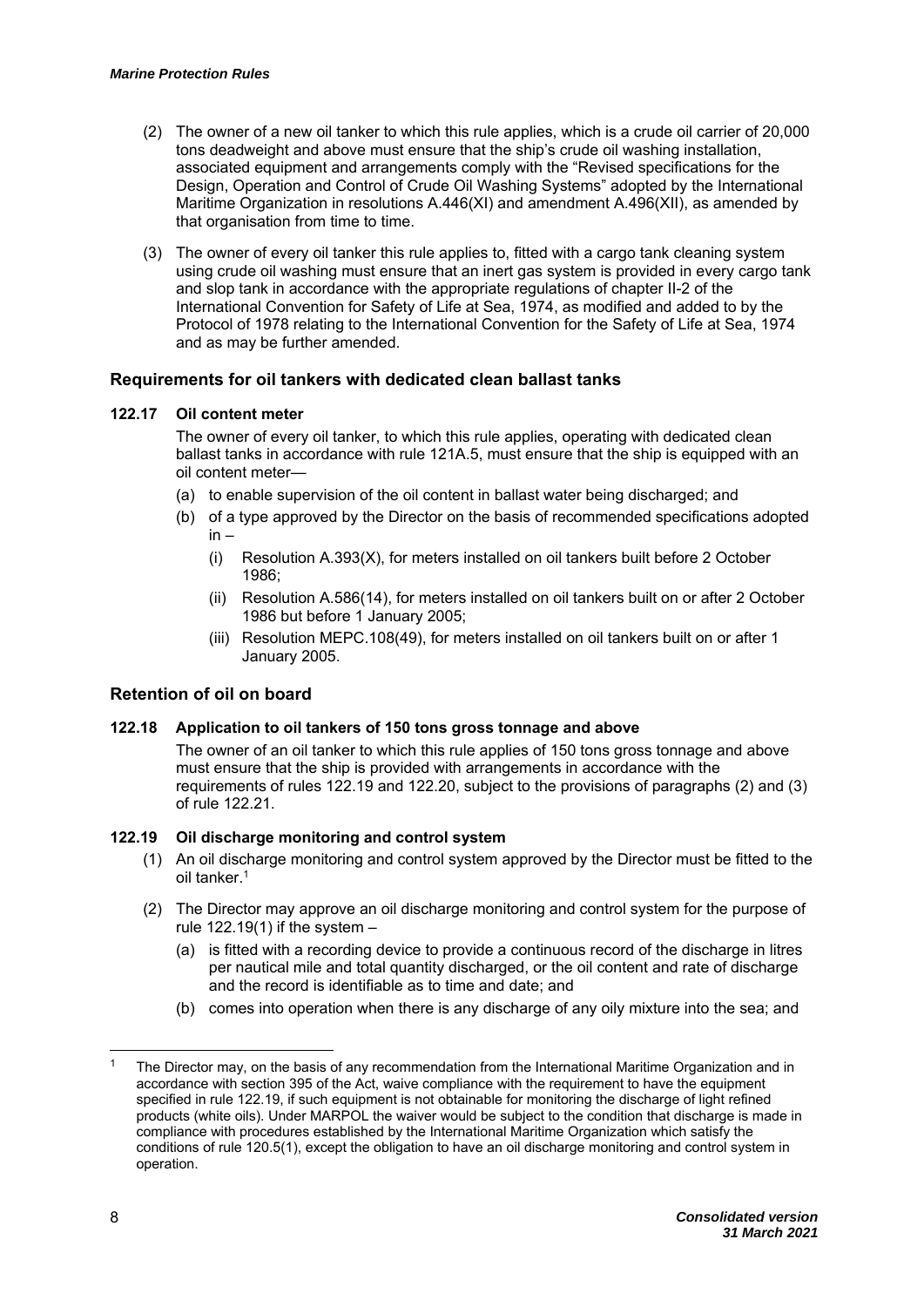- (b) ensures that any discharge of oily mixtures is automatically stopped when the rate of oil discharge exceeds that permitted by Part 120; and
- (c) is designed so that any failure of the system stops the discharge and a manually operated alternative method is to be provided for use in the event of such failure; and
- (d) is designed and installed in compliance with the Revised Guidelines and Specifications for Oil Discharge Monitoring and Control Systems for Oil Tankers adopted by the IMO in—
	- (i) Resolution A.586(14), in the case of an oil tanker built on or after 2 October 1986;
	- (ii) Resolution MEPC.108(49), in the case of an oil tanker built on or after 1 January 2005.
- (3) The owner of an oil tanker to which this rule applies of 150 tons gross tonnage and above must—
	- (a) keep the record produced by the recording device required by rule 122.19(2)(a) for at least three years; and
	- (b) in the event of a failure referred to in rule 122.19(2)(c) ensure the failure is noted in the Oil Record Book.

#### **122.20 Oil/water interface detectors**

- (1) The owner of a ship to which this rule applies fitted with slop tanks or other tanks for separating oil and water and from which it is intended to discharge any oily mixture to the sea, must ensure that oil/water interface detectors approved by the Director are provided, for a rapid and accurate determination of the oil/water interface in these tanks.
- (2) The Director may approve an oil/water interface detector for the purpose of rule 122.20 if the detector meets the specifications for oil/water interface detectors adopted by the Marine Environment Protection Committee of the International Maritime Organization in resolution MEPC.5(XIII), as amended by that organisation from time to time.

#### **122.21 Discharge to reception facilities**

- (1) The requirements of rules 122.19 and 122.20 shall not apply to an oil tanker this rule applies to if—
	- (a) the tanker is engaged exclusively on voyages of 72 hours or less in duration; and
	- (b) the tanker is within 50 miles from the nearest land; and
	- (c) the oil tanker is engaged exclusively in trades between ports or terminals within New Zealand or a State Party to MARPOL; and
	- (d) all oily mixtures are kept on board for later discharge to reception facilities.
- (2) The requirements of rules 122.19 and 122.20 shall not apply to oil tankers that this rule applies to other than those referred to in paragraph (1) of this rule, in cases where—
	- (a) the tanker is an existing oil tanker of 40,000 tons deadweight or above, as referred to in rule 121A.6, engaged solely in trade between ports, or to offshore terminals or offshore installations under New Zealand jurisdiction, and the conditions specified in rule 121A.6 are complied with; or
	- (b) the tanker is engaged exclusively in one or more of the following categories of voyages:
		- (i) voyages within special areas or Arctic waters; or
		- (ii) voyages within 50 miles from the nearest land outside special areas where the tanker is engaged in:
			- (aa) trades between ports or terminals of a State Party to MARPOL; or
			- (bb) restricted voyages as determined by the Director, and of 72 hours or less in duration;

provided that the following conditions are complied with:

(iii) all oily mixtures are kept on board for later discharge to reception facilities; and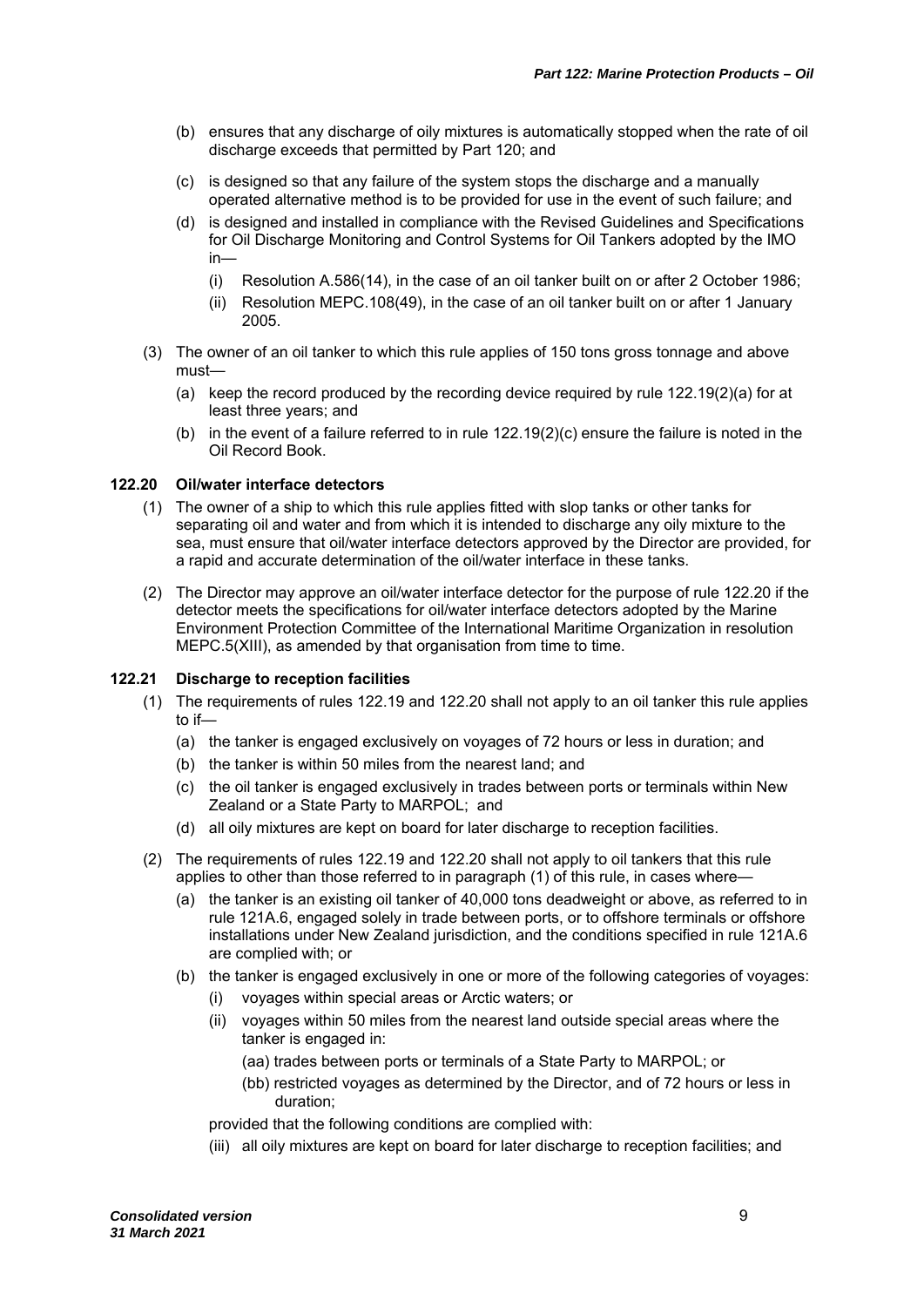- (iv) the International Oil Pollution Prevention Certificate, required by part 123A, is endorsed to the effect that the ship is exclusively engaged in one or more of the categories of voyages specified in subrules (b)(i) and (b)(ii).
- (3) The requirements of rules 122.19 and 122.20 do not apply to oil tankers carrying asphalt or other products subject to the provisions of Part 120, which through their physical properties inhibit effective product/water separation and monitoring.2

#### **122.22 Oil tankers of less than 150 tons gross tonnage and other ships of less than 400 tons gross tonnage**

The owner of an oil tanker to which this rule applies of less than 150 tons gross tonnage and every other ship this rule applies to of less than 400 tons gross tonnage, must ensure the ship—

- (a) is provided with a holding tank of adequate capacity for the ship's operational needs to keep on board oily mixtures and oil residues, and also provided with means for transferring the contents of the tank to shore reception facilities; or
- (b) meets the full requirements of this Part—
	- (i) for oil tankers of 150 tons gross tonnage or more, if the ship is an oil tanker; and
	- (ii) for other ships of 400 tons gross tonnage of more, if the ship is not an oil tanker; or
- (c) where the alternatives in paragraphs (a) and (b) are not reasonable and practicable, has arrangements approved by the Director for preventing the discharge of oily water and oil residues.

#### **Standard deck discharge connection**

#### **122.23 Standard deck discharge connection**

The owner of every ship to which rule 122.10 applies must ensure that the discharge pipeline for residues is fitted with a standard discharge connection in accordance with the following table:

| <b>Description</b>                                                                                                                                                                                                                                                                         | <b>Dimension</b>                                                                                                                                         |
|--------------------------------------------------------------------------------------------------------------------------------------------------------------------------------------------------------------------------------------------------------------------------------------------|----------------------------------------------------------------------------------------------------------------------------------------------------------|
| Outside diameter                                                                                                                                                                                                                                                                           | $215 \text{ mm}$                                                                                                                                         |
| Inner diameter                                                                                                                                                                                                                                                                             | According to pipe outside diameter                                                                                                                       |
| Bolt circle diameter                                                                                                                                                                                                                                                                       | $183 \text{ mm}$                                                                                                                                         |
| Slots in flange                                                                                                                                                                                                                                                                            | 6 holes 22 mm in diameter equidistantly placed on<br>a bolt circle of the above diameter, slotted to the<br>flange periphery. The slot width to be 22 mm |
| Flange thickness                                                                                                                                                                                                                                                                           | $20 \text{ mm}$                                                                                                                                          |
| Bolts and nuts: quantity, diameter                                                                                                                                                                                                                                                         | 6, each of 20 mm in diameter and of suitable<br>length                                                                                                   |
| The flange is designed to accept pipes up to a maximum internal diameter of 125 mm and<br>must be of steel or other equivalent material having a flat face. This flange, together with a<br>gasket of oil proof material, must be suitable for a service pressure of 6kg/cm <sup>2</sup> . |                                                                                                                                                          |

#### **Standard dimensions of flanges for discharge connections**

1

<sup>2</sup> The control of discharge must be done by keeping the residues on board with discharge of all contaminated washings to reception facilities under rule 120.10.